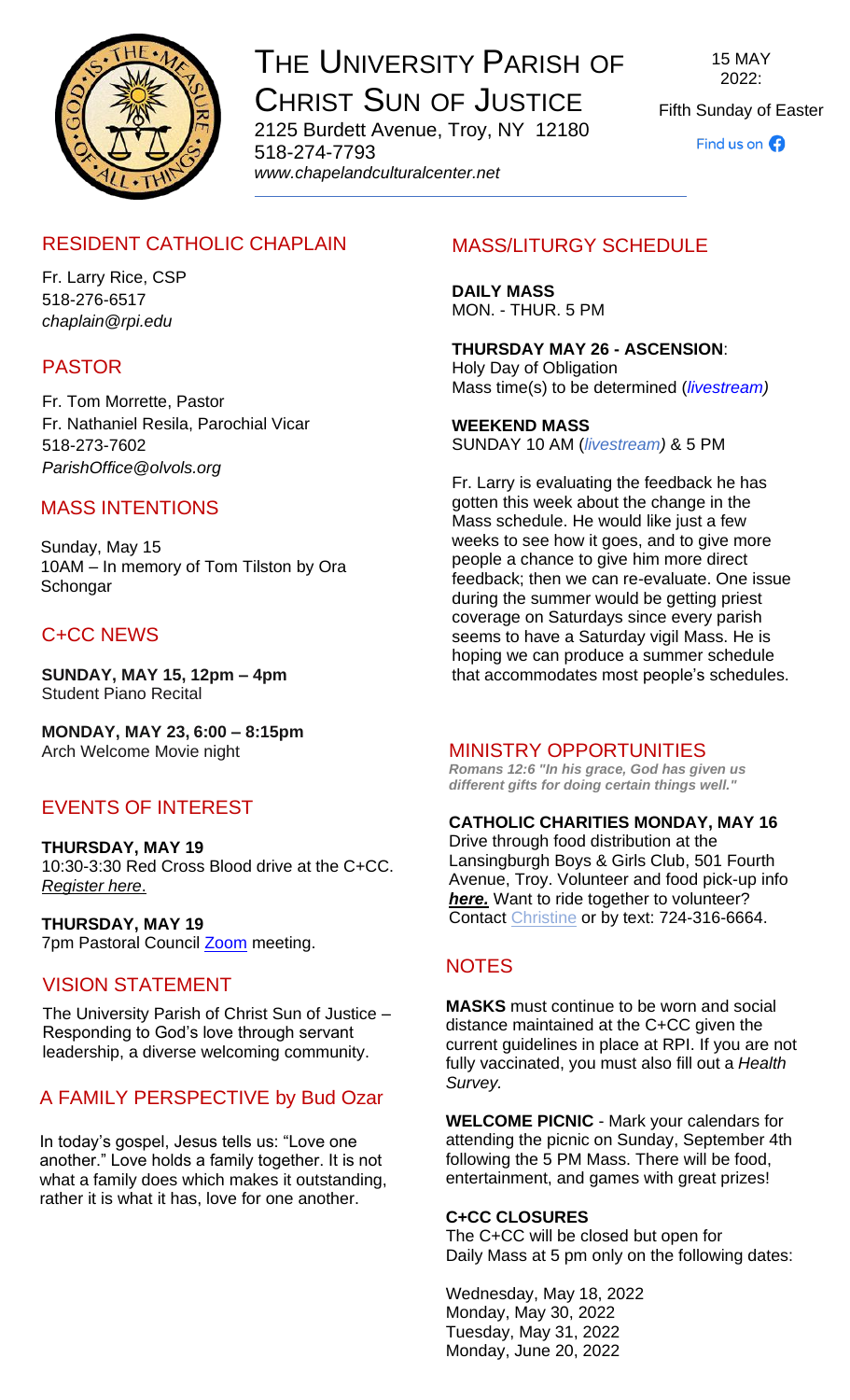# **COLLECTIONS**

Your continued generosity is appreciated! Here are ways to give…

• **PERSONAL CARE PRODUCTS** – During the month of May we will be collecting items for the Catholic Charities Personal Care Closet. Bring your contributions anytime during May. If you would prefer to make a monetary donation, please make your check payable to Christ Sun of Justice and put personal care closet on the memo line. The following items are most needed:

> laundry detergent feminine hygiene products household cleaning products dish soap soap and shampoo deodorant and shaving items

This week at Mass there will be a collection for the hungry and income-insecure of our community food collection for our community. Monetary donations may be made payable to Unity House or Bethany Center OR donate non-perishable food items for the OLS Food Pantry. The greatest need for the month of May is listed below. Thank you in advance for being as generous as your means allow:

> Kleenex Tissues Canola 0il Spaghetti Sauce Ritz or Saltines Diapers size 4 & 5 Conditioner Band-Aids Women's XL Depends Deodorant Men/Women

- Mail your collection envelope and/or your check **made payable to Christ Sun of Justice** or place it in the collection basket.
- Make an *[online donation](http://chapelandculturalcenter.net/give-back/)* ("Mass donation" in the comments section.)
- **EASTERN EUROPEAN COLLECTION** (May 22, 2022) This collection supports the Church in over 20 countries that are still struggling to recover in the aftermath of communist rule. Funds from this collection support pastoral care, catechesis, building renovations, and seminary formation. Your support **restores the Church and builds the future** in this region. Please make checks payable to Christ Sun of Justice with "Diocesan Collection" on the memo line of your check.

#### CONTACTS

**Fr. Larry Rice, CSP** *Resident Catholic Chaplain* 10 Tom Phelan Place, Troy *[chaplain@rpi.edu](mailto:chaplain@rpi.edu)*

**Tracy Watson**  *Associate Catholic Chaplain [spiritual.advisorCCC@gmail.com](mailto:spiritual.advisorCCC@gmail.com)* 518-274-7793 ext. 11 or 518-233-4514

*Chaplains' Office:*  **Mary Holbritter** Office Manager *518-276-6518 [holbrm@rpi.edu](mailto:holbrm@rpi.edu)*

**Monica Rokjer** Administrative Assistant *518-276-6517 [rokjem@rpi.edu](mailto:rokjem@rpi.edu)*

# READINGS FOR THE WEEK

**Sunday** [Acts 14:21-27, Ps 145:8-9, 10-11, 12-13, Rev 21:1-5a,](https://bible.usccb.org/bible/readings/051522.cfm)  [Jn 13:31-33a, 34-35](https://bible.usccb.org/bible/readings/051522.cfm)

**Monday** [Acts 14:5-18, Ps 115:1-2, 3-4, 15-16, Jn 14:21-26](https://bible.usccb.org/bible/readings/051622.cfm) **Tuesday** [Acts 14:19-28, Ps 145:10-11, 12-13ab, 21, Jn 14:27-](https://bible.usccb.org/bible/readings/051722.cfm) [31a](https://bible.usccb.org/bible/readings/051722.cfm)

**Wednesday** [Acts 15:1-6, Ps 122:1-2, 3-4ab, 4cd-5, Jn 15:1-8](https://bible.usccb.org/bible/readings/051822.cfm) **Thursday** [Acts 15:7-21, 96:1-2a, 2b-3, 10, Jn 15:9-11](https://bible.usccb.org/bible/readings/051922.cfm) **Friday** [Acts 15:22-31, Ps 57:8-9, 10 and 12, Jn 15:12-17](https://bible.usccb.org/bible/readings/052022.cfm) **Saturday** [Acts 16:1-10, Ps 100:1b-2, 3, 5, Jn 15:18-21](https://bible.usccb.org/bible/readings/052122.cfm) **Sunday** [Acts 15:1-2, 22-29, Ps 67:2-3, 5, 6, 8, Rev 21:10-14, 22-](https://bible.usccb.org/bible/readings/052222.cfm) [23, Jn 14:23-29](https://bible.usccb.org/bible/readings/052222.cfm)





**Barbara Musial** *Director of Music [musiab@sage.edu](mailto:musiab@sage.edu)*

**Kevin Krolik** *Director of [C+CC](http://www.chapelandculturalcenter.net/) [krolik2@rpi.edu](mailto:krolik2@rpi.edu)*  518-274-7793 Office Hours 9am – 5pm *Parish Trustees:* **Mary Crangle Nagy** *[cranglemary@gmail.com](mailto:cranglemary@gmail.com)*

**Tom Reale** *[realet@gmail.com](mailto:realet@gmail.com)*